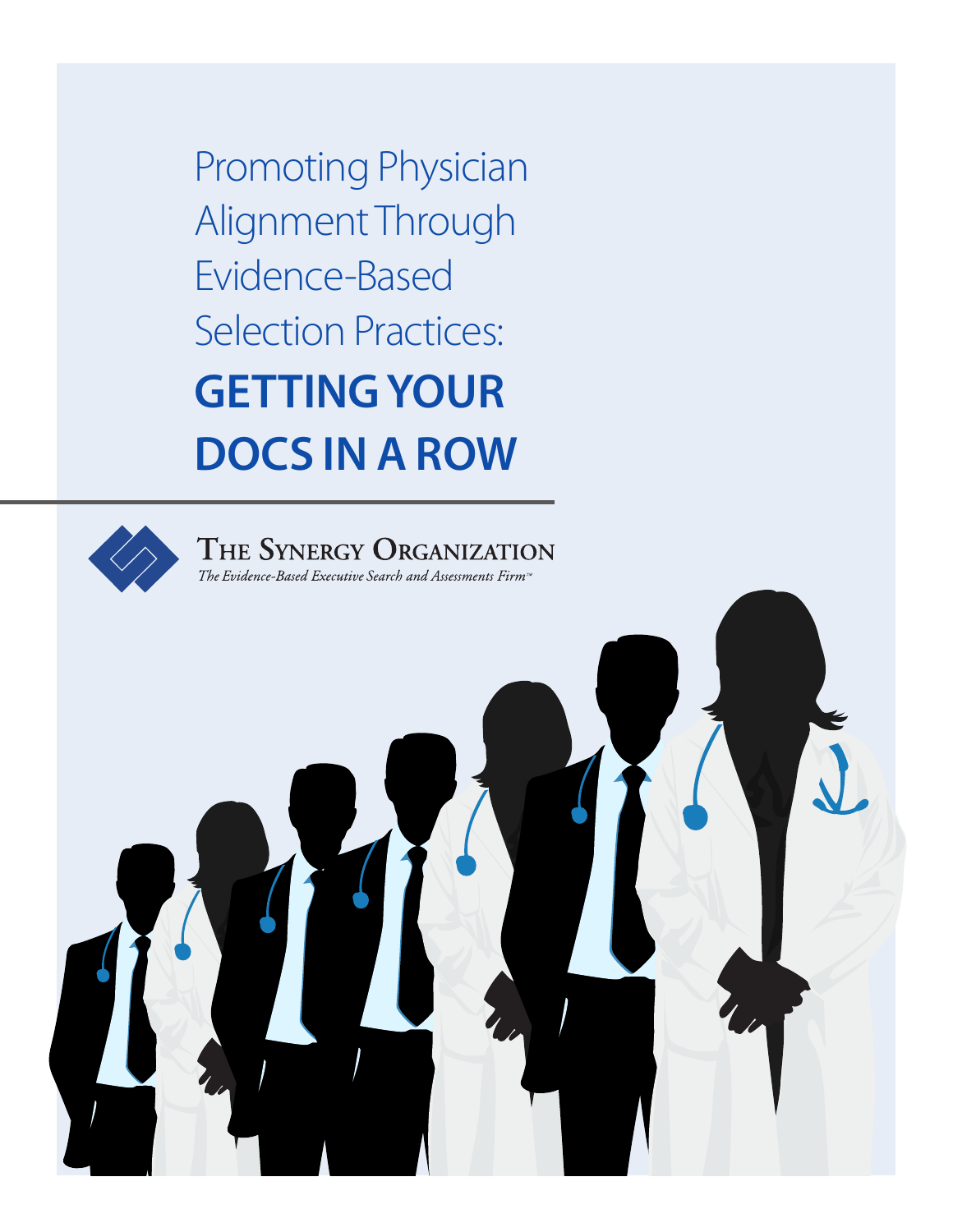

would be great and who ultimately did not meet your expectations? Have you ever been hired by someone who you subsequently learned you were not compatible with?

## **THE CHALLENGE**

THE SYNERGY ORGANIZATION

The Fuidence-Rased Executive Search and As

Effective physician leadership is more critical than ever before for hospitals as well as for health systems, clinics, clinically integrated networks, and others. A seasoned physician leader on the senior team who has an innate understanding of the care process, and the provider's role in that process, has proven to be key to accomplishing goals. Capital decisions, service line management and supply chain management are just a few examples in which the roles of Chief Medical Officer (CMO), medical director, vice president of medical affairs (VPMA) and service line lead brought value to many organizations. However, problems in selecting those key contributors are frequent. The Synergy Organization (Synergy) uses proven proprietary tools and evidence-based approaches to alleviate those problems.

Gordon L. Alexander, Jr., MD, former CEO of University of Minnesota Medical Center and University of Minnesota Children's Hospital, notes that physicians frequently enter their health care administration roles without the benefit of years of experience managing aspects of a complex organization. While clinical experience is valuable, it does not always translate to success in broader leadership roles. All too often, the rules of the administrative road can be anathema to even a seasoned physician. In fact, the American College of Physicians reported that the competencies required to be an effective physician leader often contradict those of a good practitioner. For example, a good CMO must be persuasive, effective in delegating to others, and hold them accountable for their performance. Conversely, the solo practitioner primarily needs to be self-sufficient. While a general master of business administration degree or focused leadership training is helpful, it rarely changes the ingrained characteristics of a physician or predicts the type of performance he/she will display in a new role.

In addition, great variation is seen among VPMA, medical director, department chair, and CMO roles across organizations. Purposeful dialogue to define the uniqueness of these roles to the particular organization and clarify job expectations is often lacking, serving up the avoidable recipe for failure and unhappiness. Many physician executives have radically

different ideas than their senior team colleagues about what is expected of the physician in a leadership position. Candid conversations are rare, and the physician typically does not have a predecessor to tap for insights. Being a presence in the doctors' lounge is giving way to managing service lines, taking responsibility for population health management and care transformation, monitoring value-based contracting, and many more activities. Furthermore, these responsibilities are now critical to an organization's success. With the challenges organizations now face, the perception is that there is no room for error—operationally or financially—at this level.

The importance of setting the stage for physician leadership success cannot be understated. The common aphorism applies: **"If you don't know where you're going, any road will get you there."**

A practical, proven and cost-effective solution to the challenges of critical and high-risk physician leadership positions is available. Traditional human resources (HR) search and placement processes often do not work and, in fact, can expose the organization to needless risks. Waiting to see who on your medical staff survives the Physician Leadership Academy often proves to be a lengthy and imprecise process that frustrates all involved stakeholders. Even those with appropriate skills can be flummoxed by the lack of clarity of a typical job description.

Using a "diagnosis before treatment" approach, The Synergy Organization's cost-effective and evidence-based Synergy Screening System® (also known as S3) clarifies up front both the unique job expectations and the required leadership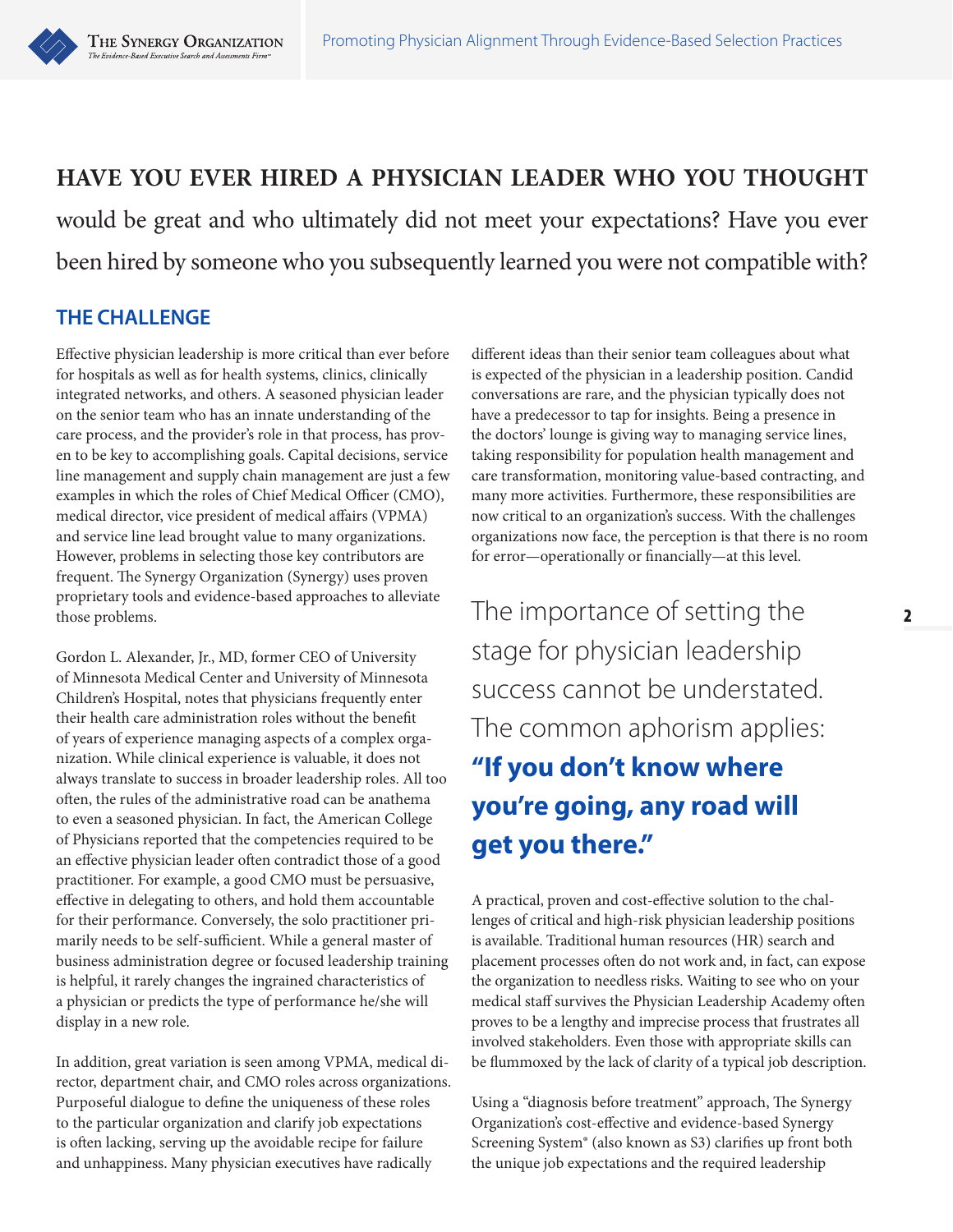attributes. It then thoroughly evaluates incumbents and other potential candidates against those standards. In the process, prospective leaders are measured and scientifically matched to their positions along those dimensions that matter most to their long-term success. S3 mitigates organizational risks and provides a clear road map for both the organization and the physician leader to achieve success. Deliberately identifying and addressing the developmental needs of high-potential physician executives provides the most efficient way to maximize these valuable resources to your mutual advantage.

THE SYNERGY ORGANIZATION

Just as evidence-based medicine recognizes that it always costs less to do things right the first time, health care executives now understand that they need to assess the specific criteria for success and identify physician leader candidates who are natural fits. This evidence-based approach significantly increases their confidence and their selected physician leaders' odds (>95 percent) for success.

### **STEPPING BACK TO LEAP FORWARD**

The two questions posed at the beginning of this paper highlight the importance of making informed decisions about the physician leaders we depend on every day, because it is these decisions that separate the most successful leaders from the rest. The best leaders in the most successful health care organizations demand better-than-average results and know they need to rely on others' talents to achieve them. They deliberately surround themselves with people whose skills

best complement their own toward attaining the organization's goals. They refuse to settle for "best under the circumstances," are more rigorous in their selection and hiring practices than most, and set realistic expectations of their physician leaders based on objective data.

However, most employers—and their applicants—find it difficult to articulate up front and with any degree of accuracy what they really want or need. An unfortunate result of this lack of clarity is poor productivity and a staggeringly high rate of job dissatisfaction. Yet, in retrospect, these same individuals typically have no difficulty stating with great clarity, confidence, and considerable emotion what they did not like about their previous boss, subordinate, or company.

To reinforce this point, think about how many people you know who are unhappy with their careers and complain about having to go back to work on Monday; view Wednesday as "hump day"; and breathe a sigh of relief and excitement as they say, "Thank God It's Friday."

Now, consider (1) the elevated level of acute care hospital CEO turnover, at 18 percent in 2014; (2) employee job dissatisfaction rates; and (3) the fact that the majority of heart attacks occur on Sunday nights and Monday mornings. What all of this means is that we need to be very careful in who we *choose* to depend on, because the quality of our selection decisions can easily affect our personal happiness, career success, and health as well.

# HIRE IN HASTE, REPENT AT YOUR LEISURE.

#### **SYNERGY'S PROVEN SOLUTION**

Evidence-based selection is the systematic process of surrounding oneself with talented individuals and applying their strengths to promote measurable gains toward established goals. *The most effective leaders form synergistic relationships with those around them. They consistently* strive to

- get the right people on their bus and in the right seats, as emphasized by Jim Collins in *Good to Great* (Harper Business, 2001);
- build on their own strengths and those of others;
- build on what is working instead of focusing on what is not; and
- recognize that they are not going to be great at everything they do.

Selection best practices have been identified by Synergy as one of the Six Building Blocks of Lasting Leadership (see the sidebar for more information about The Synergy Organization and this process).

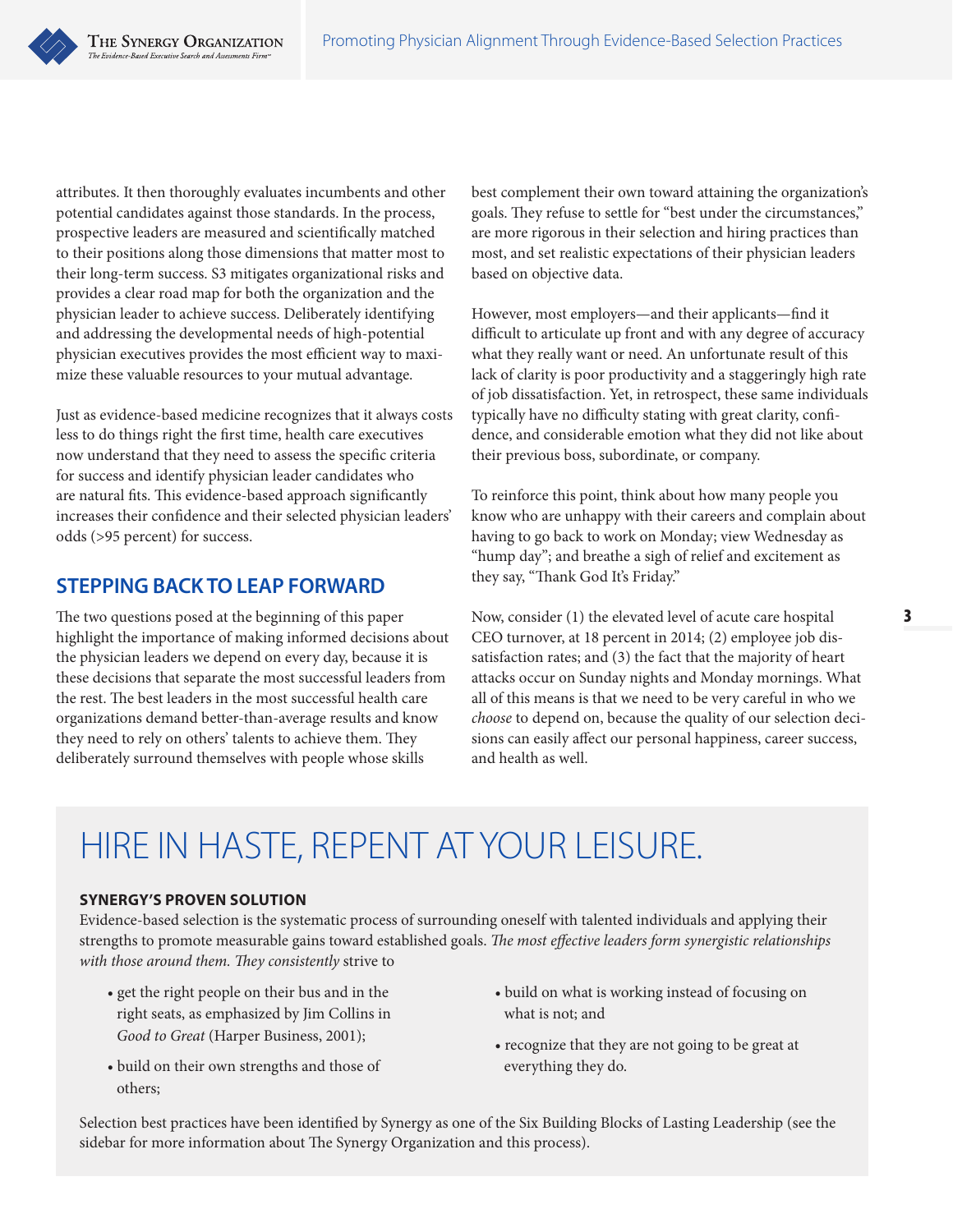

# THE 6 P's OF PHYSICIAN PRODUCTIVITY

**WHAT THE BEST LEADERS KNOW IS THAT,** to thrive in a competitive market, they cannot afford to keep doing what has not worked. They expect to invest time, organizational resources, and emotional energy on those people who will give them the most positive returns on their investment. In other words, they recognize the 6Ps of physician productivity:

# **Precisely positioned physician personalities propel performance.**

The good, and bad, news about effective leaders is that they tend to be optimistic and to look for the good in others. However, eternal optimists must accept a harsh truth in leadership selection and development: Not everyone can "accomplish anything if you just put your mind to it." U.S. health care organizations have wasted billions of dollars trying to train and encourage staff and leaders to perform in ways they were incapable of or unwilling to over the long term. One of Synergy's national Best Practices in Healthcare Leadership research studies found that *as much as 40 percent of senior executives'* 

*time is spent dealing with unnecessary conflict and problematic employees*. In terms of Collins' analogy, a great many executives had far too many of the wrong people occupying important seats on their bus.

Think about your physicians and overall workforce this way: When you step back and take an honest look at how poor performers negatively affect operations and the bottom line, you will begin to appreciate why the most successful organizations are adamant about conducting valid and meaningful assessments and performance appraisals of their leaders on an ongoing basis. The best leaders understand that they cannot allow anyone a free ride and need to be systematic in how they fill the limited seats on their bus. Synergy's research studies and consulting work over the years have found that to be a consistent top performer, one needs to be fully engaged and passionate about one's work.

To be clear, this does not minimize the importance of training, such as that provided in physician academies. But not every physician can be trained to be a leader! Just as we cannot



## **Bus drivers**

Superstars who push themselves and others to perform at their best every day

## **Bus riders**

Generally good-performing, loyal staff and leaders who are dependable

## **Bus stops**

Chronic malcontents who find ways to do "less with more," do not take responsibility for their actions and failures, and make our buses more pleasant when they exit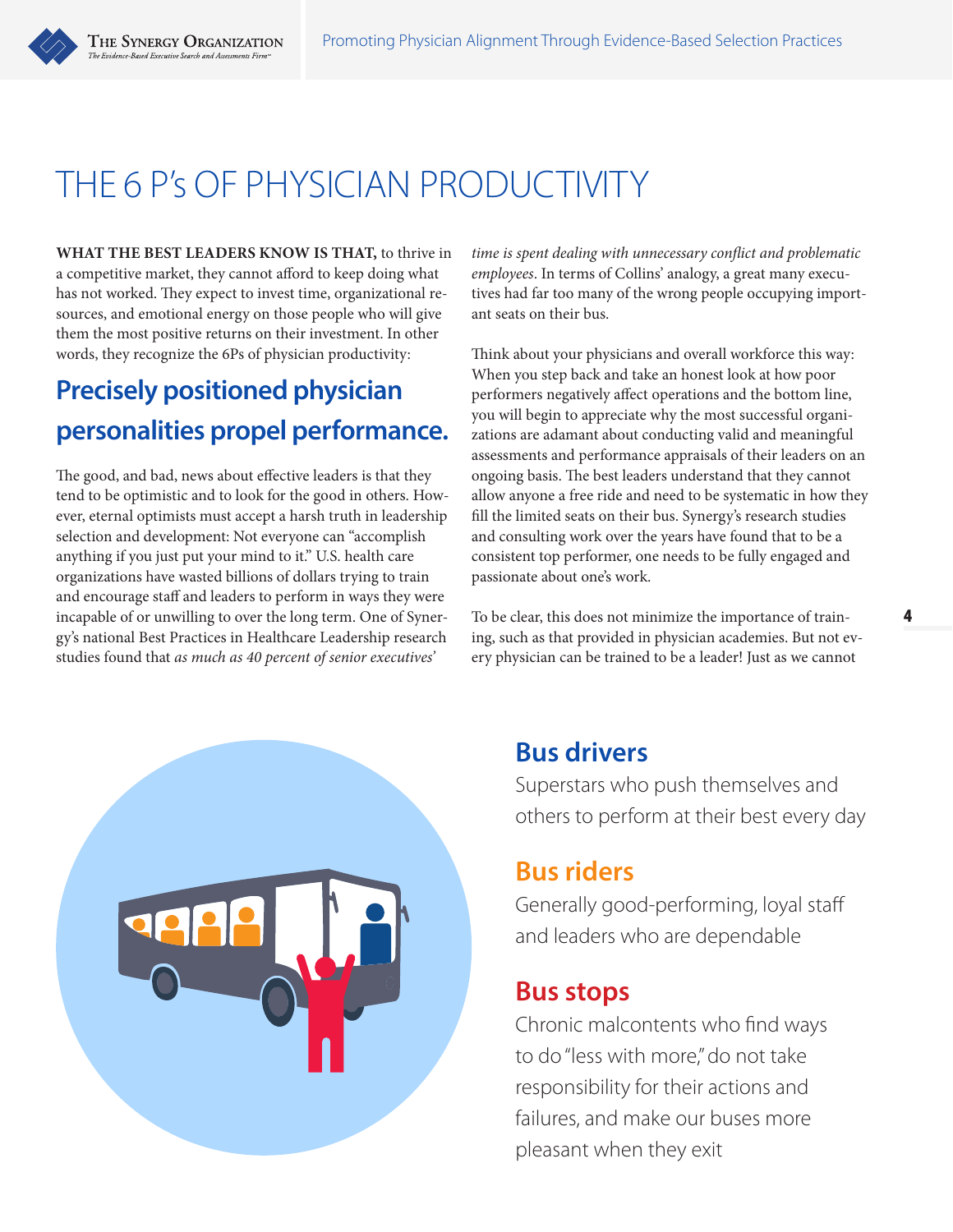train others to be taller, we cannot train every person to be motivated, empathetic, passionate, or honest. Physicians bring their own extraordinary talents with them when they enter our organizations, and along with them, their core personalities. As hundreds of progressive health care executives have shared with Synergy over the past 26 years, "I can teach others the finer technical aspects of their jobs, but I can't teach them their personalities."

## Training only enhances talent; it doesn't **create talent**.

But organizations still rely primarily on a candidate's prior experience, even when he/she has stopped developing his/ her skills long ago. For example, think of the person whose résumé suggests that he has 20 years of related experience. In reality, that experience may be the equivalent of about one year of marginal performance repeated 20 times over. Rather than hiring fresh new talent for their key leadership roles, organizations often hire each other's experienced failures and trade their problems back and forth. Therefore, one of the best ways to increase the effectiveness of our training programs is to better identify the most critical attributes of the "right people" we want to be trained, right from the start.

One critical, yet often overlooked, factor is money. Effective recruitment, selection, development and retention practices place considerable demand on increasingly limited resources and, given the current labor market, will become even more expensive for the next several years. But we also know that investment in increasing per person productivity and lowering turnover leads to better use of leaders' time and supports the company's bottom line. One key point worth making is one that the most successful leaders have learned:

# It costs far less to do things right **the first time**

 Synergy asked the question, "What does it cost an organization to hire the wrong person for a \$100,000 or higher leadership level position?" In direct interviews conducted with 80 highly successful senior health care executives across the United States, most of the presidents and CEOs paused, sighed, and shifted in their chairs. Then, they offered signifi-

cant numbers to reinforce their experiences. They shared that the direct and indirect costs of a bad hire at this level had to be at least 6 to 10 times that person's annual earnings! Moreover, they stressed that *the direct costs paled in comparison to the indirect costs*. Indirect costs include the emotional toll on the organization, the failed leader's subordinates, and immediate co-workers.

As one CEO succinctly stated, "It could cost you your job." When was the last time you heard someone admit, "I should have held onto that poor performer longer than I did"? Not often. Instead, in the vast majority of cases, most leaders tend to keep poor performers in a leadership role much longer than they should, and they come to realize with experience that

## A **bad hire** rarely gets any better.

If we take an honest look at traditional interviews, we will realize that at the precise moment when an applicant begins to feel like the right person, most managers stop interviewing. They start selling and closing on that individual. Few people have the ability to change course once all of this momentum has built up, leading to many hiring mistakes. That's why the use of objective second opinions and validated leadership assessments can prove especially valuable to the organization and the hiring manager. The best time to incorporate outside feedback about the candidate's overall fit and appropriateness for the position is before the hiring manager has fallen in love with the person and is waiting at the altar with all eyes, and momentum, upon them.

Consider this question: Who do you spend most of your time with, your best performers, or your worst? Consistent with the Pareto Principal (or 80/20 Rule), research has found that most managers invest the vast majority of their time, emotional energy, and material resources with those people who are least likely to benefit from this investment. A vicious cycle ensues for everyone involved, because those who are most likely to demonstrate the greatest improvements do not get what they need; instead, they get frustrated as their performance suffers and often quit, while the poor performers suck the life and resources right out of the organization.

One major way that top performers differ from poor performers is that the highest performers are consistently engaged with and committed to their work. Following is a quick way to validate this concept from your own experiences: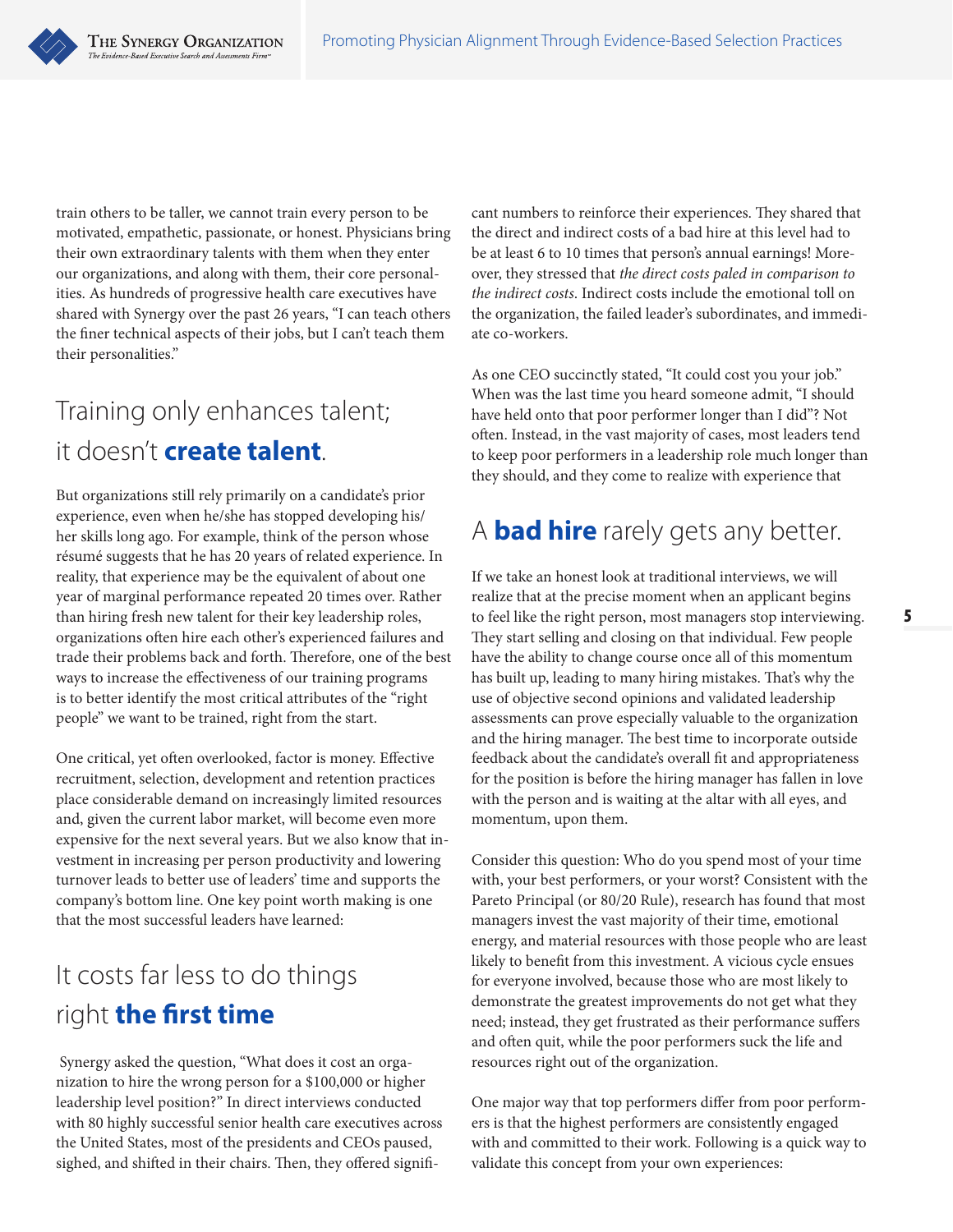

|             | THE SYNERGY FOUR-FACTOR THEORY<br><b>CONTENT: THE WHAT</b><br><b>CAN THEY DO THE JOB?</b>                  | THE<br>30,000<br><b>FOOT</b><br><b>VIEW</b><br><b>PROCESS: THE HOW</b><br><b>WILL THEY DO THE JOB?</b>                                                                |
|-------------|------------------------------------------------------------------------------------------------------------|-----------------------------------------------------------------------------------------------------------------------------------------------------------------------|
| THE JOB     | <b>FUNCTIONAL DEMANDS</b><br>• Job descriptions<br>· Responsibilities<br>• Goals and objectives<br>• Tasks | <b>REQUIRED BEHAVIORS</b><br><b>BASED ON:</b><br>· Organizational culture<br>• Work group norms<br>• Client/customer<br>· Supervisor                                  |
| PERSON<br>Ë | <b>ATTRIBUTES</b><br>• Education<br>• Experience<br>• Skills<br>• Aptitudes                                | <b>PREFERRED BEHAVIOR PATTERNS</b><br><b>BASED UPON INDIVIDUAL</b><br><b>PREFERENCES REGARDING:</b><br>· Interpersonal motives<br>• Career values<br>• Personal style |

Think about those people you have met who have impressed you as being absolutely extraordinary in their careers, who you believe are easily in the top 2 percent of people in their respective industry. How do those people feel about their work?

Top performers stand out from their lesser-performing peers because the high-quality work gives them the opportunity to do what they do best, they love to do it and they become energized by it. They "do not have to leave their hearts and minds" at the hospital's front door and view their work as a natural extension of themselves.

It is *almost impossible* for them not to do their job with great care and high quality, and they show this enthusiasm in all aspects of their work. Now, imagine how much better off everyone in the organization would be if they could honestly approach each week saying, "Thank God it's Monday."

Leadership development for physicians can be enabled by the hierarchy of leadership positions in the medical school, practice plans, and integrated hospital/practice environments. Identify-

ing, **early on**, those physicians with the ideal characteristics and making suitable investments in them can pay rich dividends.

Synergy's four-factor theory helps executives make those distinctions. It contains two columns and two rows. In the first row, the left column considers content: Can the candidate perform the duties of the job? Does the candidate know what to do? The right column considers process: Will the candidate do the job? How will the candidate behave? Thus, the model considers not only if candidates have the capacity to do the job but, equally and perhaps more importantly, whether they will be a good fit for the job.

The left column also reveals inherent weaknesses of traditional "paper matches" between generic job descriptions and professionally prepared résumés. At best, narrative-style job postings typically explain only what the employee will be required to do; similarly, résumés summarize only what the candidate has done. In contrast, the right column of the four-factor model stresses the importance of identifying *how* the job needs to be done and *how* the candidate is likely to behave.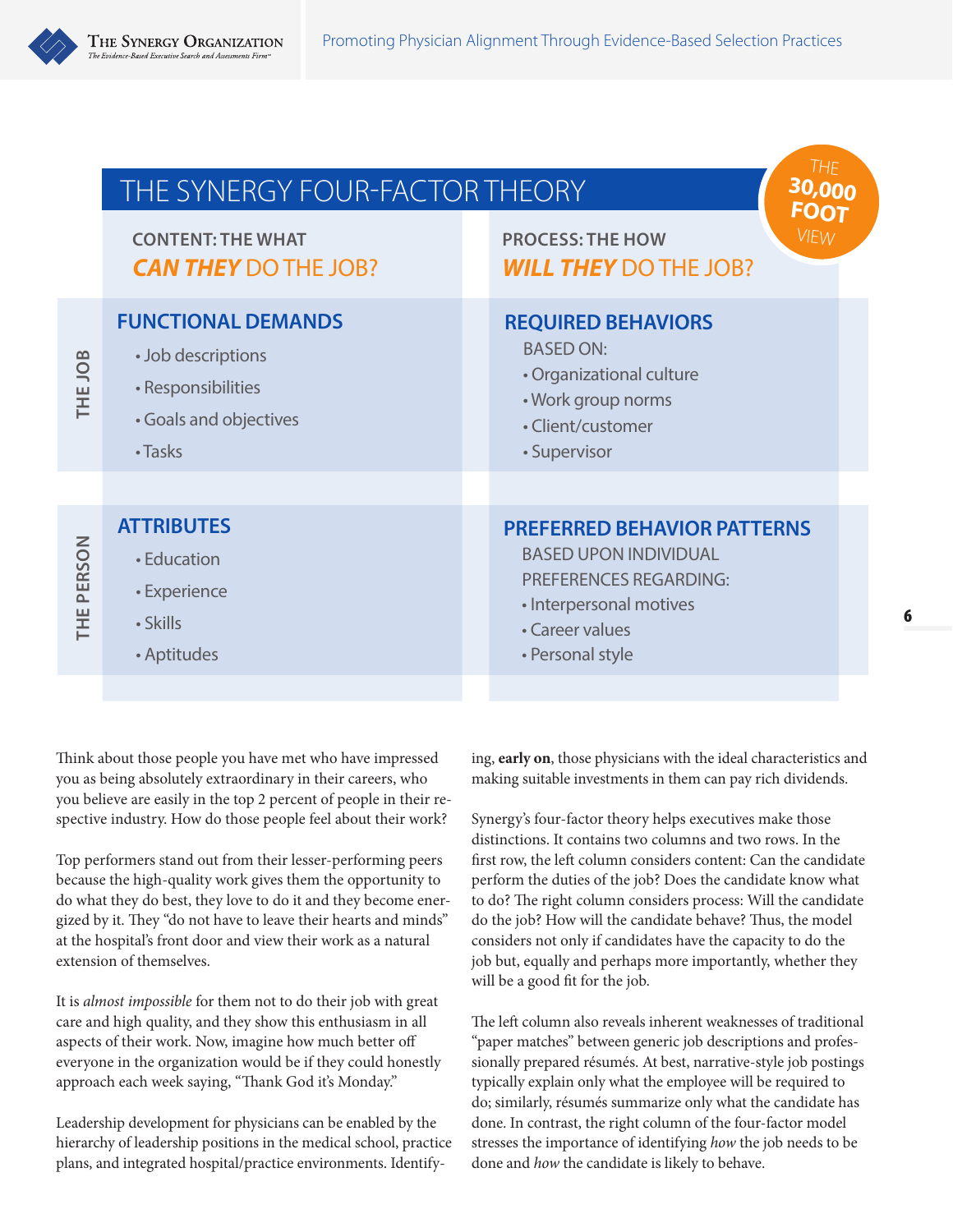

## THE SYNERGY SCREENING SYSTEM®



Interviewers must also focus on those make-or-break variables for leader success: style, personality and the relative fit for the job. To get an accurate picture of a candidate, Synergy recommends evaluating their "heads," "hearts" and "feet." The head represents what they know; the heart, their passions (how driven they are to help other people); and their feet, their actions (how they have developed productive relationships, generated new business, etc.). Interviewers can use this three-dimensional model in many ways to help select the right people and avoid costly hiring mistakes.

Many health care professionals have witnessed the revolving-door syndrome occurring in key leadership positions. Positions with the highest turnover typically result from unclear or conflicting expectations. These expectations predispose organizations and employees to needless difficulties and failure. In addition, "snipers" or "Monday-morning quarterbacks" take potshots at others' hiring decisions. These people, who are reluctant to be pinned down in advance about their expectations of candidates, are exactly the same ones who

say, "Well, I can't really tell you what I think about this person right now, but I'll know the right one when I see her."

Using Synergy's proven behavioral profiles helps to identify the unique needs of the position more accurately and cost-effectively by getting buy-in from the position's major constituents on the front end—before you advertise, interview, hire and get second-guessed when that new leader doesn't work out. These objective profiles are also valuable for determining whether to promote from within the organization. Say a dedicated, long-time employee is asked to take on management responsibilities and is subsequently found to lack the basic, essential ingredients for being a manager. People who end up failing as managers often were neither comfortable nor effective in persuading others to do what was required. They neither stood up to others nor stood their ground in the face of resistance. They may have wanted more or less autonomy than the new position provided. In most cases, candidates likely were not interviewed thoroughly and effectively up front, where this situation could have been avoided.

THE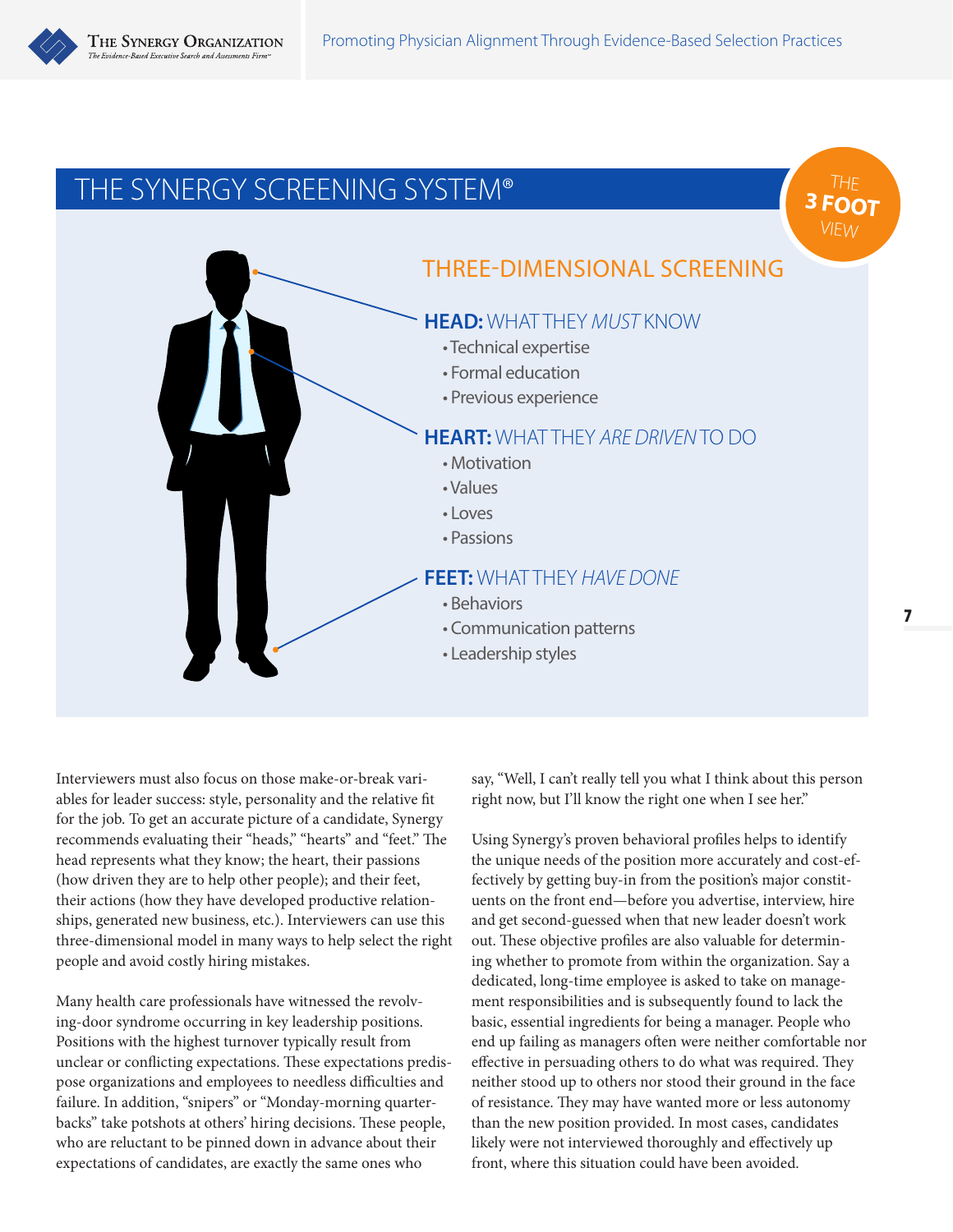

# THE DIRTY DOZEN: 12 DEADLY SINS OF SELECTION **DIAGNOSES AND TREATMENTS FOR EFFECTIVE PHYSICIAN SELECTION**

**SELECTION FAILURES CAN BE VIEWED THROUGH THE LENS OF** diagnosis and treatment. The following errors in physician leader selection are the 12 most dangerous and common mistakes health care executives make when hiring physicians for their leadership team. These are described, along with more effective alternative strategies.

**THE EMPLOYER OVERSELLS THE JOB.** In this scenario, employers start out an interview by exaggerating the job's positive aspects, describing only its good points and hiding means of its challenges. Instead, gives scenario, employers start out an interview by exaggood points and hiding many of its challenges. Instead, give candidates a realistic job preview, outlining real expectations of the position. Share with candidates the key aspects of the position—including those less-than-desirable activities. Introduce the candidates to people who work there (preparing these co-workers in advance), and give them a chance to ask questions—especially important considering candidates are reluctant to ask certain questions of their potential boss. In addition to preparing the candidate, this best practice demonstrates that you value your staff 's opinions and gives the chance to let others know what they like about, and why they came to, your organization. Although they may not be accustomed to hearing honesty in interviews, most candidates appreciate being told the truth. Many have told us that they accepted a position because of this quality.

**THE CANDIDATE OVERSELLS HIMSELF.** Applicants have become much more clever and sophisticated in recent years. Candidates now have plenty of resources available to them to learn hour to can what they think the inhave become much more clever and sophisticated in available to them to learn how to say what they think the interviewer wants to hear. They tell you they have a great deal of experience and love doing everything the job requires—only complicating further your task of making effective hiring decisions. To break through this oversell, ask the candidate and his references specific questions to help verify the truth. The ques-

tions must focus on specific descriptions of what they did and how they carried out the job, what issues they encountered, how they addressed them, and what results they achieved.

**A GOOD PAPER MATCH OVERRULES EVI-**<br>**DENCE-BASED CONSIDERATIONS.** Too much emphasis is placed on the paper match between the curriculum vites (CV) and the job description. Equation of **DENCE-BASED CONSIDERATIONS.** Too much curriculum vitae (CV) and the job description. Focus tends to be more on the candidate's educational training and experience than on what the candidate will do for you. Looking good on paper does not necessarily mean fitting in with you, the staff, other physicians or the organization. Instead, focus not on what they *can* do but on what they *will* do and, more importantly, what they *have already done and how they did this*. Ask candidates behaviorally based questions and require them to give you specific examples of what they have done that is most related to your needs.

**GENERIC JOB DESCRIPTIONS ARE OVERLY<br>
RELIED ON.** Job descriptions often do not differentiate<br>
between the unique needs of similarly titled jobs within<br>
or across arganizations. The meet accurate and descriptive. **RELIED ON.** Job descriptions often do not differentiate or across organizations. The most accurate and descriptive item in such job descriptions says something like, "completes all other duties as assigned." Instead, be very clear as to what you want the candidate to do and how you expect it to be done. Communicate clearly both to the candidate and to staff so that everyone shares a clear and common understanding of the job.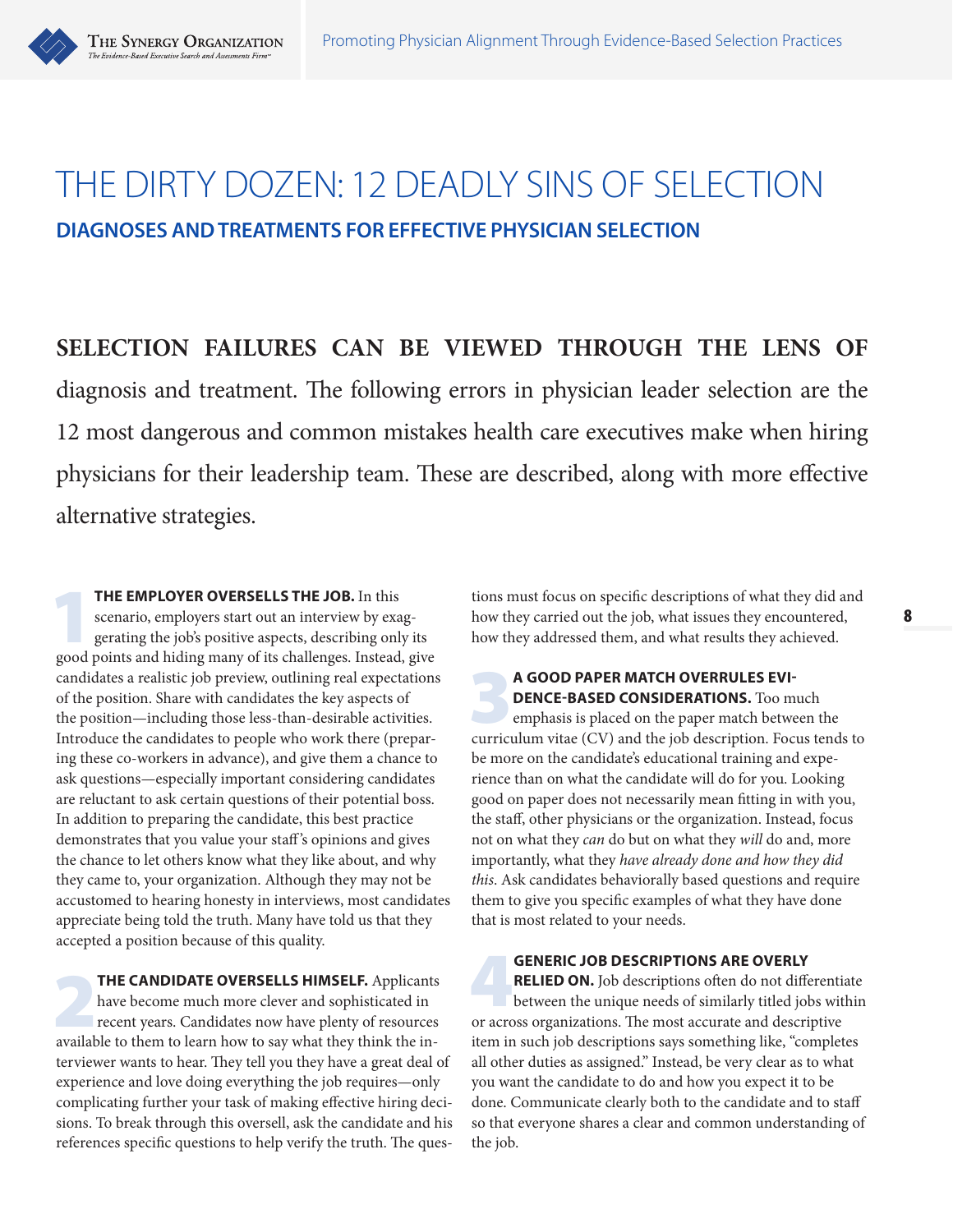**CVS ARE DECEPTIVE.** CVs are neither an independent nor an objective appraisal of the candidate, and such they cannot be relied on as fact. Instead, the more of relied with a such unpleasent surprises is to selve and i dent nor an objective appraisal of the candidate, and as such they cannot be relied on as fact. Instead, the most effective way to avoid unpleasant surprises is to ask candidates—and their references—for specific examples of what related experiences they have and how they accomplished these.

THE SYNERGY ORGANIZATION

The Fuidence-Rased Executive Search and As

**HIRING DECISIONS ARE MADE AT THE GUT LEVEL.**<br>
Hiring decisions often are based on the hiring author-<br>
ity's subjective reactions to the physician candidate<br>
without sufficient react for other valuable avidence about Hiring decisions often are based on the hiring authorwithout sufficient regard for other valuable evidence about this prospect. To significantly boost your hiring quotient and return on investment (ROI), consult objective and accurate sources of data, such as validated leadership assessments, behaviorally based interview questions, and targeted professional reference questions.

**HIRING DECISIONS ARE MADE ON FIRST (AND LASTING) IMPRESSIONS.** Candidates who do not make good initial impressions in the interview might **LASTING) IMPRESSIONS**. Candidates who do not as well stand up quickly, graciously thank the interviewers for their time and go home. Instead of making snap judgments, employers should wait at least 20 to 30 minutes into the interview before allowing themselves to start forming conclusions. Remain open and seek out information that might contradict your initial impressions. For example, probe the unbecoming candidates for specific examples of their related activities, and probe those candidates who impress you initially for additional information to get more balanced information about both their strengths and weaknesses. The deadly sin of adhering to the first impression brings us to the next deadly sin.

8 **HIRING DECISIONS ARE MADE IN THE FIRST FOUR MINUTES OF THE INTERVIEW**. Most hiring decisions are made within the first four minutes of the interview. Interviewers then spend the remaining 56 minutes trying to gather information to support the decision they already made. Initial impressions are formed, interviewers stop thinking, and sometimes their egos prevent their brains from making good business decisions.

Exacerbating the situation is that senior executives experience cognitive dissonance when they feel anxiety between what they want and what they perceive they are experiencing. If they suspect they have made a bad decision, they often try to find evidence to justify it. People do not like to feel anxious or be second-guessed in their decisions, so they rationalize to themselves what they have done.

**INTERVIEWERS HIRE PEOPLE THEY LIKE**. Certainly, it is important to like the people with whom you will be working. However, by the time the initial honeyit is important to like the people with whom you will be working. However, by the time the initial honeymoon period ends, unpleasant problems usually begin to surface. To avoid this trap, remember not to just hire a candidate because he appears to be a nice person.

We frequently have to remind clients that although a lot of people might make wonderful "neighbors," they are not well matched to the needs of the position. Selecting the seemingly nice interviewee who really is not appropriate for the job backfires even further when that physician becomes toxic to everyone he encounters. Senior executives often feel guilty about having hired these mismatches and delay having the difficult conversations.

**INTERVIEWERS HIRE PEOPLE LIKE THEM-<br>SELVES.** Favoring candidates with whom they<br>share attributes or experiences (attended same<br>collors, arou un in same area onious solfing, ato ) is a some **SELVES.** Favoring candidates with whom they college, grew up in same area, enjoys golfing, etc.) is a common yet dangerous tendency for interviewers. Clearly, what people say they *want* in a potential hire may not necessarily be what they *need*. The people you hire should complement your personal style and should not be exact clones of you. Instead, check with others who know you and the job well enough to make sure you are pursuing the right people for the job. Also, use behavioral profiles and other types of structured behavioral interviews to increase objectivity and accuracy in making these very important and expensive hiring decisions.

**INTERVIEWERS "HANG HATS" ON CANDIDATES.**<br>
Even the most seasoned executives attribute certain<br>
characteristics to their prospective physician leaders<br>
that are not necessarily besed in reality Candidates may Even the most seasoned executives attribute certain that are not necessarily based in reality. Candidates may remind interviewers of someone they know regarding physical appearance, speech patterns, or other characteristics. Guard against the tendency to "judge a book by its cover" by asking the same questions to all candidates, listening carefully and making sure to remain open to who the person in front of you really is.

**EMPLOYERS THINK A "WARM BODY WILL SUFFICE."** Time is short. You needed the physician leader to be in place a month ago, so the first available condidate aste bired. Instead, avaid eattling for less **SUFFICE."** Time is short. You needed the physiavailable candidate gets hired. Instead, avoid settling for less, because the price you will pay for lowering your standards can be your own job.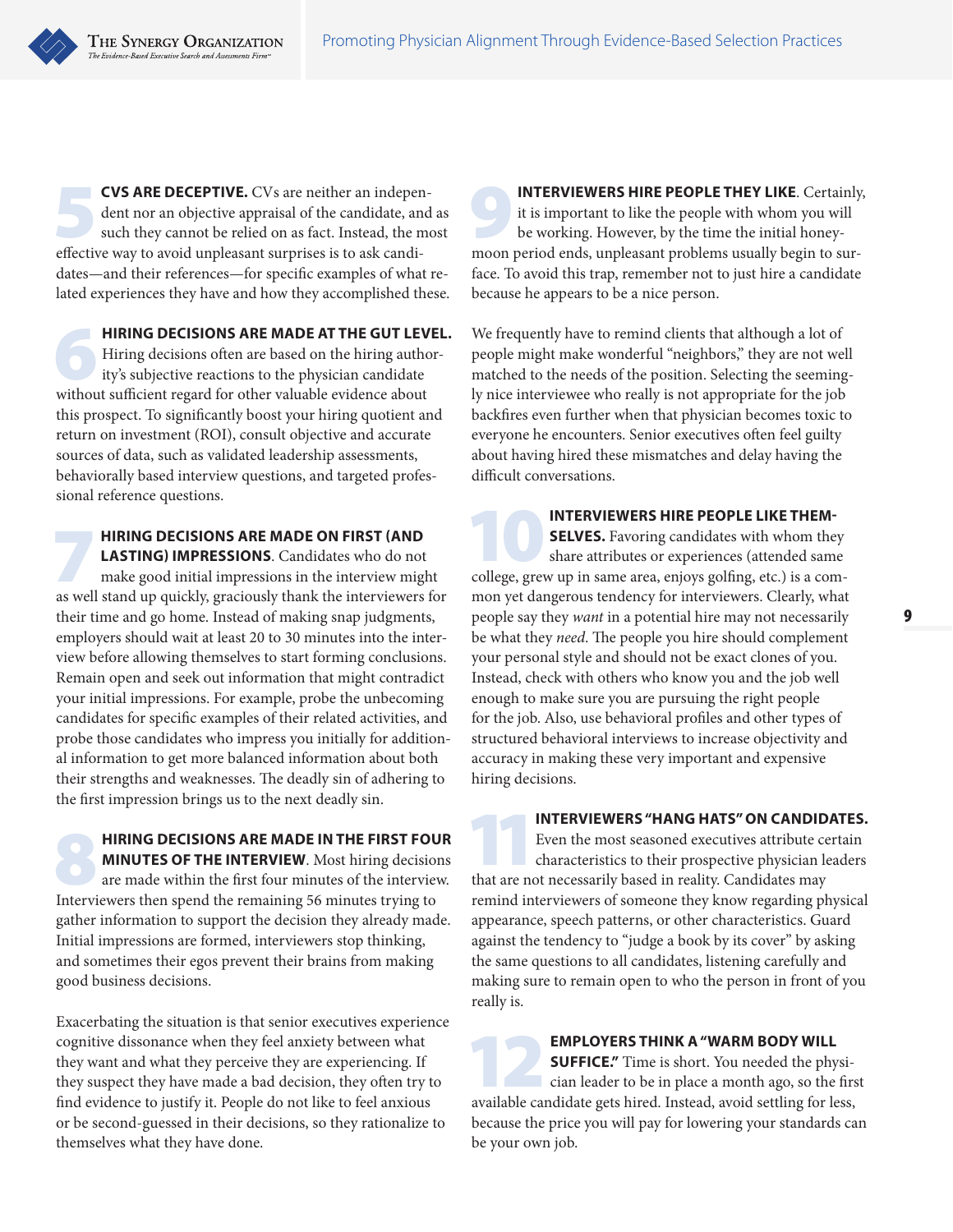



### **HOW TO AVOID THE DOWNWARD SPIRAL**

Hiring the wrong physician for a leadership position can launch your organization into an increasingly tight downward spiral. Valued and reliable long-term employees complain and quit, productivity suffers, and the organization is worse off than before the new leader was hired. When physician leaders either quit or get fired, hiring authorities stand there scratching their heads and wondering, "Why didn't they succeed here when they were so well qualified?"

Health care leaders do not have to fall victim to these common traps. Hiring effectiveness can improve significantly through the use of structured, behaviorally based questions and cost-effective pre-employment testing. Many progressive health systems that feared they could not afford to spend more time and money on these strategies said they learned two very important lessons:

> They couldn't afford *not* to try them out. After testing them initially on a limited trial basis, they discovered that the direct and indirect costs of bad hires, turnover and aggravation were far higher than the relatively small investment of time and resources.

These strategies are like preventive maintenance that enables them to protect their most valuable assets: their human capital. They quickly came to regard these methods as sound investments that provided them with immediate and significant returns.

To identify the primary solutions to record national hospital president/CEO turnover rates, The Synergy Organization conducted an enhanced replication of best-selling author Jim Collins' *Good to Great* research. It focused exclusively on the best practices of the most effective and enduring presidents/CEOs, and their board chairs, from the most successful hospitals and health systems across the United States. Synergy's findings were presented to the American College of Healthcare Executives and the American Hospital Association, multiple state hospital associations, the Center for Healthcare Governance's annual symposium, and the American Society for Healthcare Human Resources Administration. They also were interviewed by the *Wall Street Journal* and published in several health care industry publications, including a Monograph, *Trustee*, *hfm*, and *HR Pulse*.

## ABOUT THE AUTHOR

**Kenneth R. Cohen, Ph.D.** is president and chief executive officer of The Synergy Organization, the nation's leading evidence-based executive search and leadership assessment firm. The company specializes in helping progressive health care organizations apply industry best practices, including the proprietary Synergy Screening System®, to their physician and leadership recruitment, selection, development and retention practices. Over the past 26 years, Dr. Cohen has conducted several respected national Leadership Best Practice research studies and helped healthcare executives apply the results to improve their organizational outcomes as a standard practice. His own demonstrated commitment to Metrics, Quality and Productivity and to providing World Class Service is evidenced by The Synergy Organization's application of the Baldrige Performance Excellence Program standards to all of their internal and external business practices.

An experienced organizational psychologist, Dr. Cohen is a recommended speaker of the American Hospital Association's Speakers Express and has presented on various leadership topics including Evidence-Based recruitment, selection and succession planning best practices. He has published a Monograph and more than twenty articles in professional journals related to leadership recruitment, selection, retention and succession planning best practice.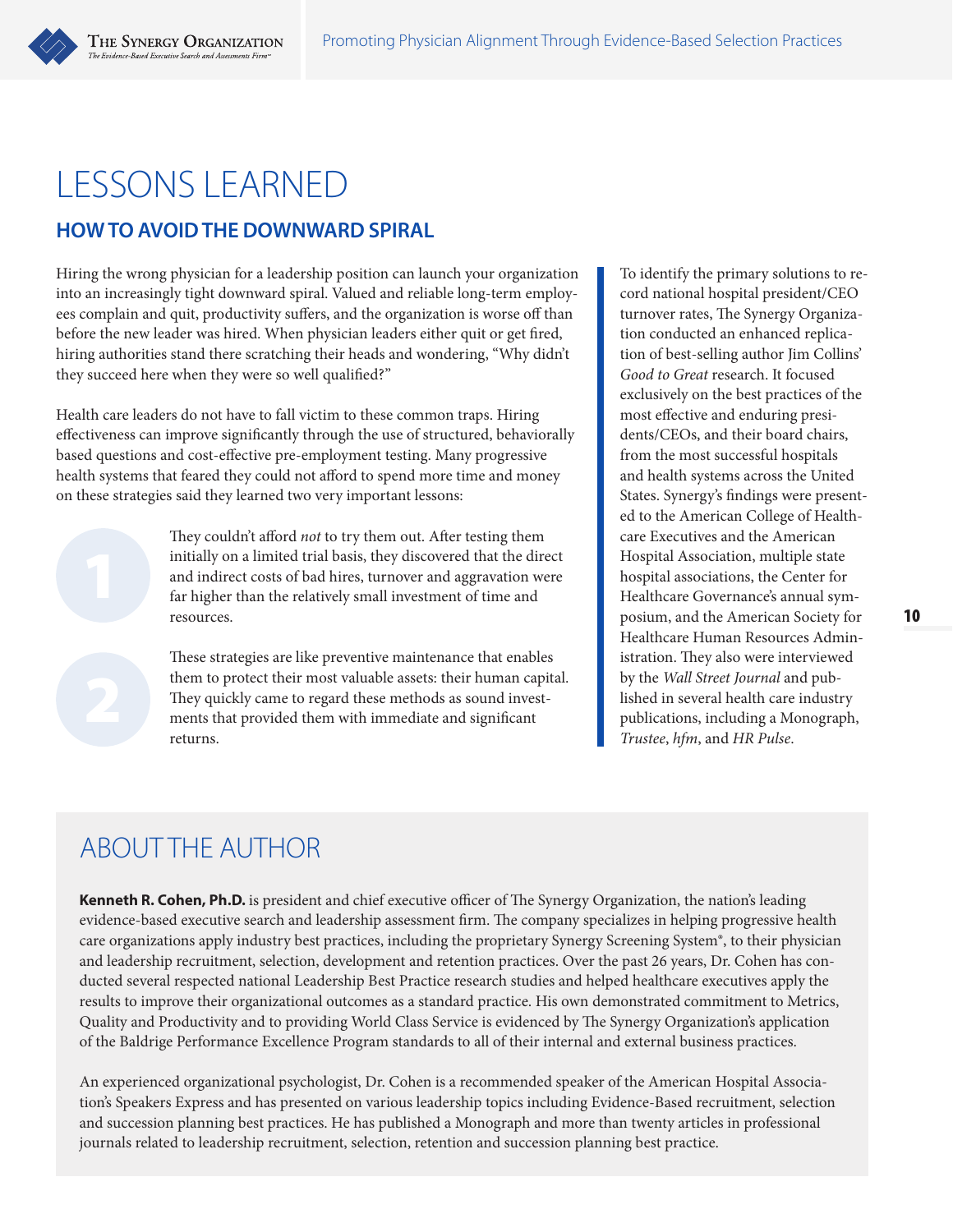# HOW SYNERGY CAN HELP

## **COMPANY BACKGROUND**

Over the past 26-plus years, The Synergy Organization has perfected a comprehensive, proven scientific approach that "measures and matches" what matters most to physician executives' long-term success. The firm specializes in helping progressive health care organizations function most effectively and efficiently. By first objectively assessing job needs and physician capabilities, Synergy clarifies needs for the position and the shared expectations of the management team, then its consultants test incumbents and prospective leaders for a match. Following that step, the firm treats physicians like scientists and gives them the concrete behavioral information they need to make consistently good decisions and achieve success. For example, Synergy provides physicians with very specific developmental goals and practical steps they can use to engage and persuade others; partners with the senior executive team to fill voids created by the lack of any direct experience; and suggests behaviors to the physician leader that may be better received on a senior team; among other services.

Synergy's proprietary suite of services and deliverables has grown organically over the years directly in response to clients' requests. Among them is Synergy Screening System®, which objectively matches prospective health care leaders with their positions along a number of dimensions proven to matter most to their productivity, engagement and overall long-term success.

Recognizing that effective leadership does not occur in a vacuum, Synergy's evidence-based approach hinges on leadership fundamentals and integrates leadership best practices, carefully focused interviewing techniques, standardized leadership assessments and psychological testing, objective feedback, and executive coaching. These processes have evolved from the firm's industry-leading team assessment and executive search roots. They are scientifically based and have been validated and proven highly successful at producing much more effective and cost-efficient assessment and search experiences for Synergy's clients.

## **THE FIRM'S CONSULTANTS**

Synergy's consultants have decades of experience as organizational and health care process consultants; interviewers; physician leaders with experience in managing, coaching and mentoring; practicing physicians; psychologists; and health care program builders.

### **SERVICES OFFERED**

#### **1. Development and positioning of physician leadership roles**

- Develop meaningful position descriptions
- Determine how the role is "positioned" in an organization
- Illuminate differences of opinion in an organization
- Set clear expectations for candidates (defining "wants" versus "needs")
- Help an organization avoid the costly revolving-door syndrome

#### **2. Assessment of candidates against position description and preparation for success**

- Assessing the needed experiential and motivational skills
- Evaluating the candidate's cultural and behavioral fit
- Developing formal physician development plans
- Providing formal coaching and mentoring

#### **3. Assessment of sub-optimal performance of physician leadership**

- Clarify expectations: Is this a setup by the organization or a viable, "doable" job
- Understand the fit of the leader against expectations

#### **4. Assessment of physicians for potential in generic physician leadership positions; assessment of suitability for leadership development/training**

- Identify those likely to benefit from your physician leadership development and coaching initiatives
- Maximize ROI of your training dollars—not everyone will benefit from these programs